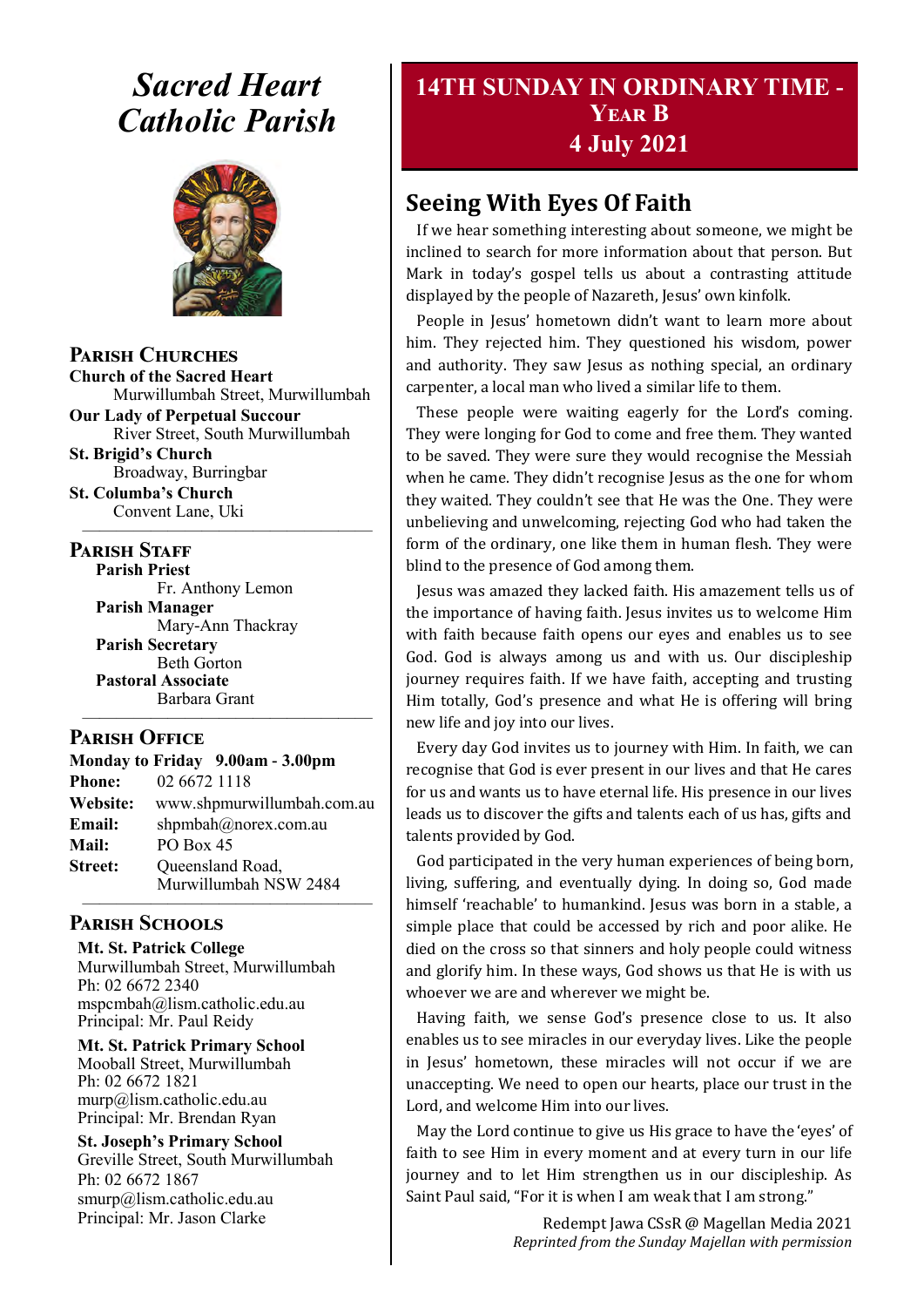# This week in the Parish  $4 - 11$  July

| Sunday 4           | 14TH SUNDAY IN ORDINARY TIME - Year B<br><b>ABORIGINAL &amp; TORRES STRAIT ISLANDER SUNDAY</b><br>8:00 am - Mass<br>10:00 am - Mass<br>12 noon - Baptisms |
|--------------------|-----------------------------------------------------------------------------------------------------------------------------------------------------------|
| Monday 5           | 9:00 am - Rosary & Prayers - see note below                                                                                                               |
| Tuesday 6          | NO Mass (to restart in August)                                                                                                                            |
| <b>Wednesday 7</b> | NO Mass (to restart in August)                                                                                                                            |
| Thursday 8         | 8:15 am - Mass<br>9:00 am - Legion of Mary - South Meeting Room                                                                                           |
| Friday 9           | 12:00 pm - Mass                                                                                                                                           |
| Saturday 10        | 6:00 pm - Vigil Mass                                                                                                                                      |
| Sunday 11          | 15TH SUNDAY IN ORDINARY TIME - Year B<br>8:00 am - Mass<br>10:00 am - Mass<br>12 noon - Baptisms                                                          |



**Seating in the Church** Please remember to turn over the small **'Please Sit Here'** card where you sit in the church during Mass. This tells the<br>volunteer cleaners where volunteer cleaners someone has been sitting during Mass.

## **Reconciliation**

Saturday : 5.30pm - 5.50pm Sunday: 7.30am - 7.50am

## **Please Pray For:**

#### **Recently Deceased:**

Kevin Palmer, Peter Finn, Marg Ellem, Morris Gurr, Anturo Cantiga, Anita Albertini

**Anniversaries:** Fr. Bede Parker (PP South Murwillumbah 1955-1973)Ettie Leslight, Rita Rogers, Ethel Dignan, Nathan Bewes

#### **Those Who Are Sick:**

James Wallace

#### *Readings for today and next Sunday:*

**14th Sunday in Ordinary Time - Year B**  Ezek 2:2-5; 2 Cor 12:7-10; Mk 6:1-6

**15th Sunday in Ordinary Time - Year B**  Amos 7:12-15; Eph 1:3-14; Mk 6:7-13

## **Reading Roster:**

**10/11 July - 15th Sunday in Ordinary Time 6pm Vigil:** Grace Molloy **Sunday 8am:** Maree Coley **Sunday 10am:** Ed Egan

This weekend Fr Anthony will be using Preface of Ordinary Time I and Eucharistic Prayer II.

#### **Wednesday Word**

Limited copies of Wednesday Word, with this weekend's readings, are available for you in the Church.

*Taste and see that the Lord is good; blessed the man who seeks refuge in him. – Psalm 33:9*



## **BAPTISMS**:

Please welcome **Sage James Fitzpatrick & Percy Mac Campbell** to our faith community.

**Rosary & Prayers** for God's Precious Infants and the Unborn Child - Monday 5 July - 9am - Sacred Heart Church Prayer Chapel. Pregnancy Help Line: 1300 139 313

**PRIESTHOOD CONSIDER THE CALL** 

## **Dare to be different!**

#### **Vocation Discernment Retreat** for men ages 18 - 35 years old

November 5 - 7, 2021 **Invercauld House** #163 Invercauld Road, Goonellabah For more information, contact: (02) 6583 1024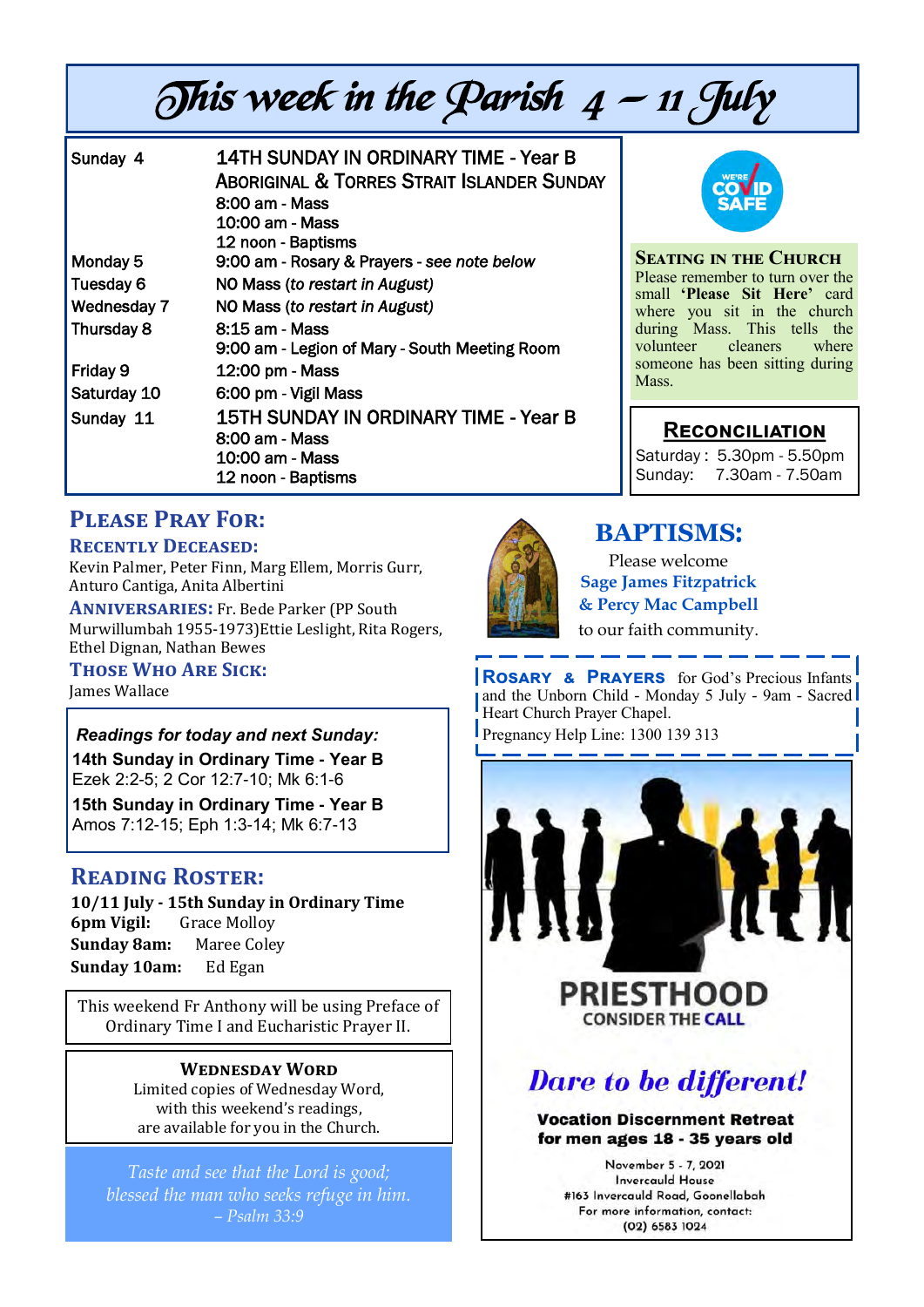

#### **Acknowledgement of Country**

*We would like to acknowledge the Bundjalung people who are the Traditional Owners of this land on which we gather and pray today. We pay our respects to the Elders past , present and emerging, and extend that respect to other Aboriginal and Torres Strait Islander people past , present and emerging.* 

### **TODAY IS**

## **Aboriginal & Torres Strait Islander Sunday**

The theme for 2021 is:

Heal Country

Today our world is in need of healing – environmentally, spiritually and socially. We must all come together as a global community to fight the injustices of inequality, racism and environmental damage.

Let us move forwards as a united people in Christ, committed to embracing the gifts of Aboriginal and Torres Strait Islander knowledge to not only Heal Country, but to Heal our relationships with one another, and in doing so our creators' gifts to us all – **this world.** 

#### **NATSICC Palliative Care program**

*Can you knit or crochet?* If so, please take home a flyer on practical ways to help the NATSICC Palliative Care program - available in the Church today.

## **Vinnies Winter Appeal** Donate Now

*Lives can change when you choose to help* Throughout July you can make your donations to the Vinnies Winter Appeal. Donation envelopes are available today



## **Pastoral Council News**

In view of the current uncertainty regarding Covid-19, a decision was made that the Parish Pastoral Council meeting scheduled for 1 July would not go ahead. Please note that the **next meeting** of the Parish Pastoral Council will therefore be held on **Thursday 5 August 2021 at 5.30 pm.**

The **agenda for the meeting will be set on Thursday 29 July**. Any matters that you, our Parishioners, would like to be considered for the agenda should be sent by email to **banner@onthenet.com.au** or placed in the PPC box in the church no later than Wednesday 28 July.

## **Catholic Men's Group**

July morning tea Wed 14 July | 10:00 am | Murwillumbah Services Club Enquiries: Alex Lever 0458 817 021

### **All Men Are Welcome**

*(subject to covid restrictions)*

## *~ Celebrating 50 Years ~ St Joseph's Catholic Primary School*

*South Murwillumbah 1970-2020* 

St Joseph's extend a warm welcome to all who have been a part of our 50 years of Catholic Education.

## *50th Celebration Week Events:*

*Sunday 8th August*  **10am:** Mass of Celebration **11am:** Morning tea **11am - 11:45am:** School tours - **11am - 12noon:** Museum

*Tuesday 10th August*  **9am - 11am:** School Open Day

*Friday 13th August*  **2:20pm:** Official opening of the History Pathway on our playground.

## *Hope to see you there!*

**RSVP: Friday 23rd July** Phone: 02 6672 1867 Email: smurp@lism.catholic.edu.au

If you have any photos or memories of your time at our school, could you please drop them in to the office or email them to St Josephs or to the Sacred Heart Parish Office and they will be scanned and saved to rebuild our history book. Email: shpmbah@norex.com.au